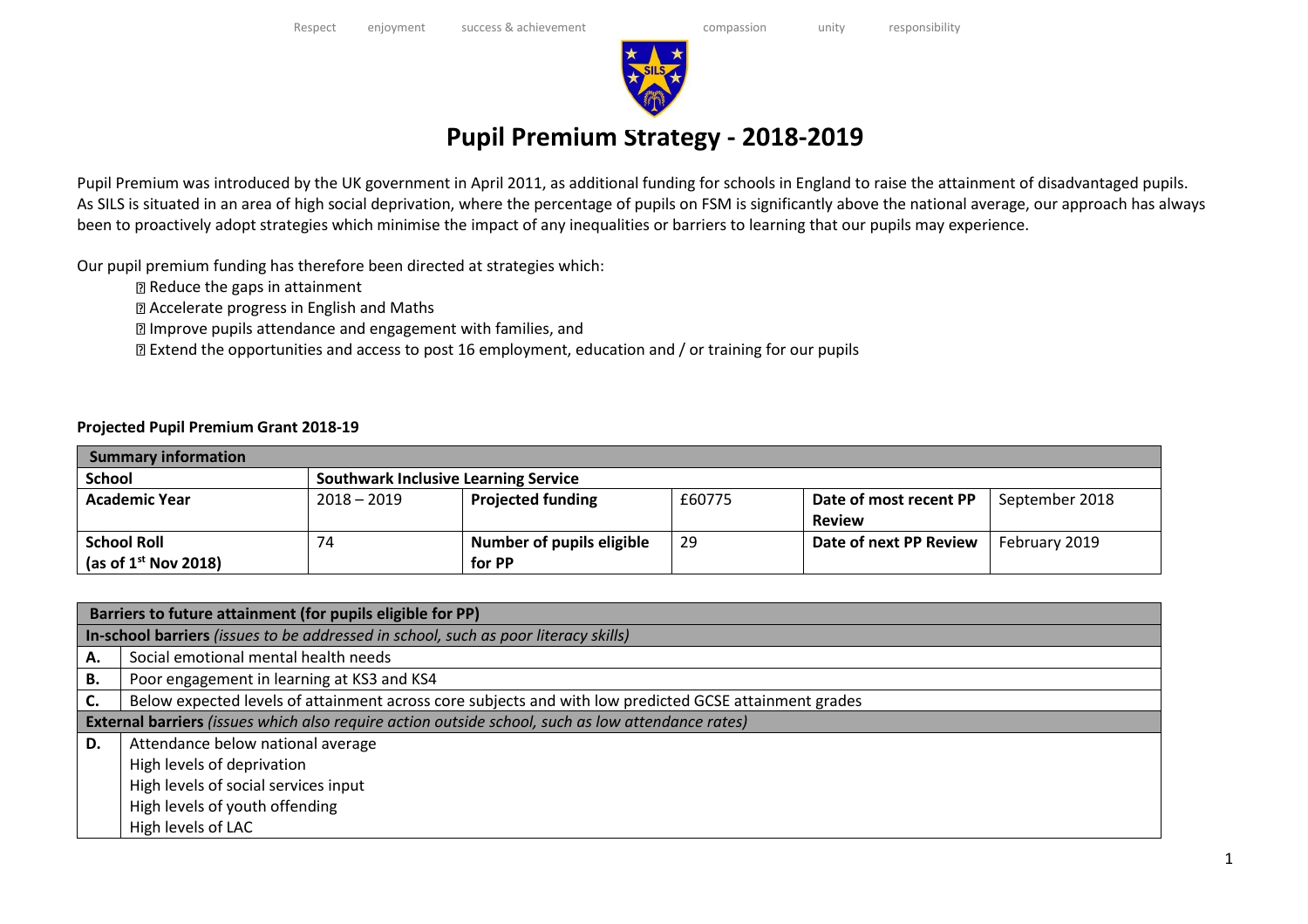| <b>Strategy</b>                                                                                                                                                  | Projected<br>cost | <b>Rationale</b>                                                                                                                                                                                                                                                                     | Who                                       | When                                                  | <b>Expected impact</b>                                                                                                                                                                                                                                                                              | <b>RAG</b> |
|------------------------------------------------------------------------------------------------------------------------------------------------------------------|-------------------|--------------------------------------------------------------------------------------------------------------------------------------------------------------------------------------------------------------------------------------------------------------------------------------|-------------------------------------------|-------------------------------------------------------|-----------------------------------------------------------------------------------------------------------------------------------------------------------------------------------------------------------------------------------------------------------------------------------------------------|------------|
| Continue to provide<br>breakfast and wellbeing<br>club at KS3 & 4. Hot<br>breakfasts three times<br>per week and<br>continental breakfast<br>the other two days. | £6000             | To promote good attendance and<br>punctuality to school, healthy diet,<br>orderly and calm starts to the school<br>day.<br>To improve pupil wellbeing.                                                                                                                               | <b>RHU</b><br>PV                          | Ongoing - Daily<br>(05 days/week)                     | 80% Students attending breakfast club are able to concentrate<br>and engage in learning<br>School data shows that 80% students who attend breakfast<br>club have less behaviour incidents on their logs compare to<br>students who do not attend. Punctuality and attendance to<br>improve to 80%+. |            |
| University/College visits<br>for years 8, 9 and 10<br>and careers guidance<br>for years 10 and 11                                                                | £6000             | By improving students' knowledge of<br>what courses/careers are available<br>and what is required at KS4 and KS5<br>to access these courses, it is expected<br>that a higher number of students will<br>enter college with the view to going<br>on to University or apprenticeships. | <b>ELO</b><br>SD                          | Year 11 - Jan 19<br>Year 10- Feb 19<br>KS3 - March 19 | 80%+ PP stay in education, employment or training<br>80% of PP students know what they would like to do at post 16.                                                                                                                                                                                 |            |
| Run Learning to<br>Learn/Study Skills<br>Workshops for students<br>and parents                                                                                   | £3000             | Students have greater opportunities<br>to extend their learning beyond the<br>classroom.<br>Students are taught to identify their<br>learning gaps and choose to take the<br>opportunities to address their<br>learning gaps<br>Build up students' academic<br>resilience            | JCP to<br>organise<br><b>Study Skills</b> | Feb 2019                                              | 50% of PP students complete their homework regularly<br>50% of PP students know how to write and use revision flash<br>cards to consolidate their learning.                                                                                                                                         |            |
| Provision of<br>appropriate revision<br>guides and My maths<br>online subscription for<br>students in each year<br>group.                                        | £2500             | Having good quality revision aids<br>which show different ways of revising<br>will support students' academic<br>progress.                                                                                                                                                           | <b>DAG</b>                                | Nov 2018                                              | PP students' outcomes improved by 20% on previous year.                                                                                                                                                                                                                                             |            |
| Run a 3 day intensive<br>course delivered by<br>"Study Flex"                                                                                                     | £8000             | Today's students are the managers of<br>tomorrow. Study Flex has developed<br>a course aimed at pupils in year 9 to<br>year 13 to students to gain a                                                                                                                                 | <b>DAG</b>                                | Dec 2018                                              | 60% PP students in years 10 and 11 will achieve a Level 2 award<br>in Team Leading<br>Established programmes of study with external providers<br>Accredited programmes on-site                                                                                                                      |            |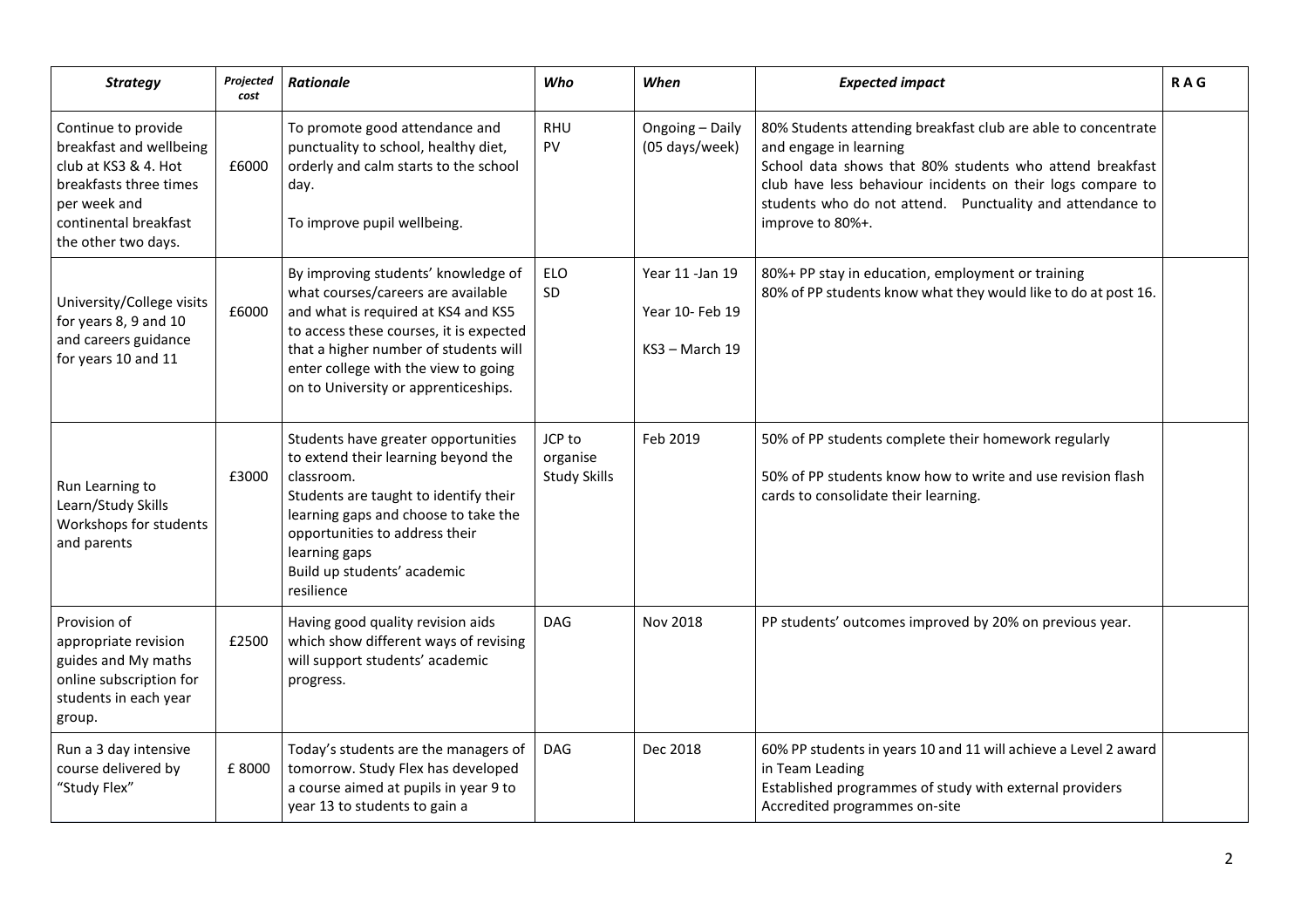|                                                                                     |        | nationally recognised management<br>qualification while still at school.                                                                                                                                                                                                  |                     |                                   |                                                                                                                                                                         |  |
|-------------------------------------------------------------------------------------|--------|---------------------------------------------------------------------------------------------------------------------------------------------------------------------------------------------------------------------------------------------------------------------------|---------------------|-----------------------------------|-------------------------------------------------------------------------------------------------------------------------------------------------------------------------|--|
| Continue to run the ACE<br>programme for<br>vulnerable students                     | £8000  | Bespoke and fit for purpose<br>curriculum for vulnerable students<br>Provide a learning environment which<br>is conducive to learning and allows<br>vulnerable to flourish and become<br>more confident.                                                                  | <b>DAG</b>          | Ongoing from                      | ACE PP students have an attendance of 85+<br>Behaviour incidents are reduced by 25%                                                                                     |  |
| Literacy and Numeracy<br>interventions to<br>support underachieving<br>students.    | £3000  | 1-2-1 sessions to support the<br>development of key skills and<br>improve students' numeracy,<br>quality of verbal and written<br>communication across all key<br>stages.                                                                                                 | EHY and TKO         | <b>FEB 2019</b>                   | PP students' outcomes improved by 20% on previous year in<br>English and literacy.                                                                                      |  |
| Extra Study<br>Session(ESS) in English<br>& Maths                                   | £3000  | To increase the contact time for core<br>subjects and provide targeted<br>support for pupils. The interventions<br>will address the gaps in knowledge;<br>build skills, confidence and<br>preparation for exams. Sessions<br>planned for half term and Easter<br>Holidays | JCP, SGU<br>and EHY | Ongoing<br>from<br>Oct 2018       | Improved GCSE pass rate of targeted group with 35%+<br>achieving a 9-4 GCSE grade in English and 30%+ achieving a 9-4<br><b>GCSE grade in Maths</b>                     |  |
| Increase capacity to<br>support the learning of<br>PP students (03 days a<br>week). | £12000 | Add some capacity by appointing two<br>(02) experienced learning mentors to<br>support PP students and help them<br>close their learning gap.                                                                                                                             | <b>DAG</b>          | Nov 2018 until<br>May 2019        | PP students' outcomes improved by 20% on previous year.<br>PP students do better than non-PP in English and Maths.                                                      |  |
| Work experience                                                                     | £3,500 | To ensure that pupils receive a<br>meaningful, relevant and interesting<br>work experience. For the pupils to<br>experience work that inspires and<br>motivates them to be aspirational.                                                                                  | <b>ELO</b>          | Year 11-Jan 19<br>Year 10-June 19 | Impact: 80% of YEAR 11 pupils to engage with work place<br>learning experience.<br>In the Summer 2019, 90% of Year 10 to engage with work<br>place learning experience. |  |